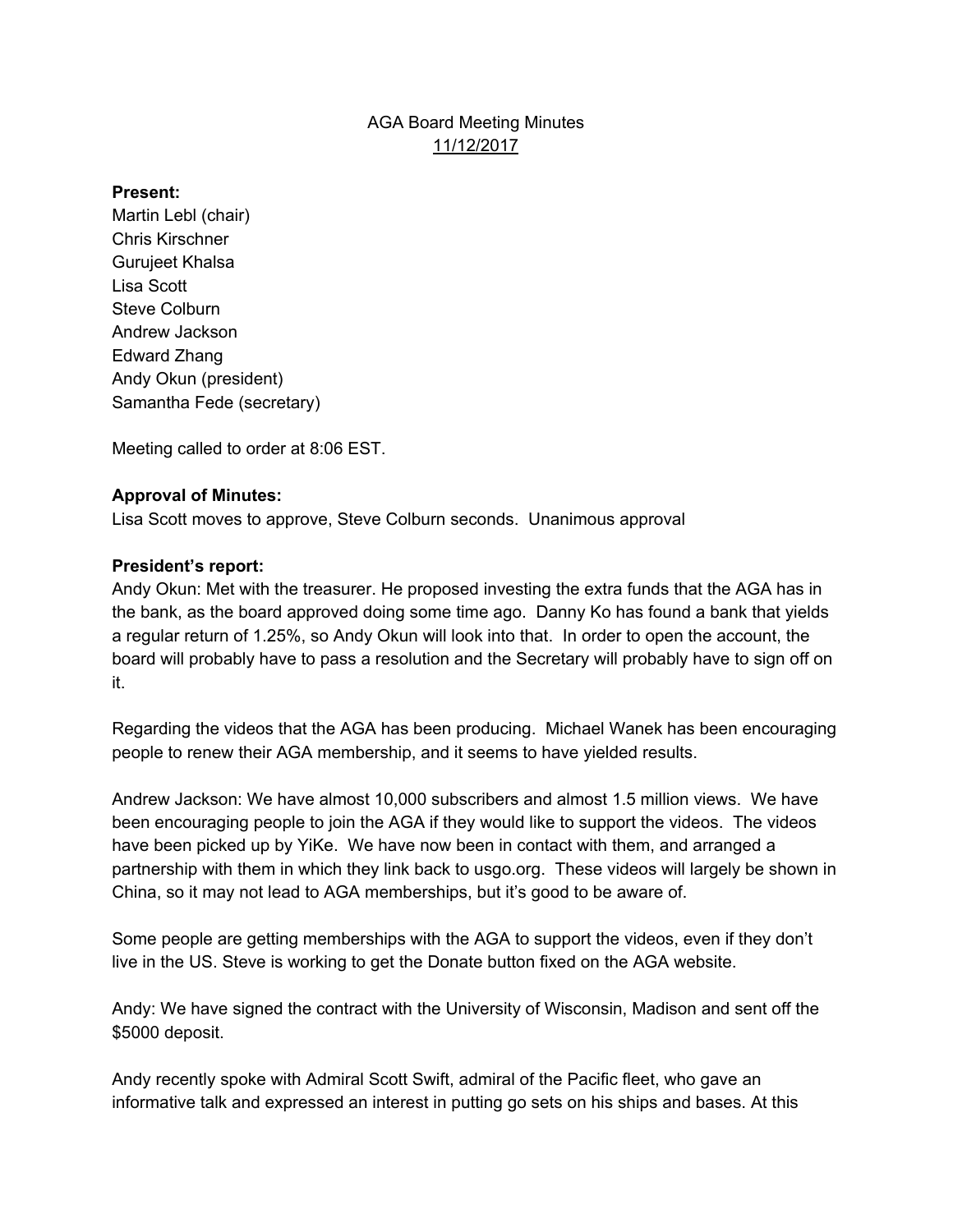point, it's not on behalf of the AGA, but he would like to do this on behalf of the AGA. He is thinking two sets and a Way to Go booklet.

Chris: You may want to add into that contact information for nearby clubs.

Andy: Some locations that might have ports with teachers- San Diego, Washington State, etc. With a gift this size we can even make a publicity event of the gift itself.

There was a Nature article about AlphaGo Zero-- Andy Okun and Andrew Jackson discussed in Nature and spoke on the BBC and was quoted financial times about this topic.

### **Review progress on evaluation of by-laws (Chris/Lisa):**

We have a group of 5 who went through the by-laws and have highlighted areas of concerns and added comments regarding why. We have not yet worked on wording. Chris doesn't expect much progress this before the December meeting, but by February perhaps. Questions from the board?

Martin: No comments yet, but will write something up.

[Discussed at a later point in the meeting] Gurujeet: We should have a master list of appointments and terms

Martin: Particularly constitutional appointments.

Andy: Maybe we should have a fixed agenda item to renew appointments

Steve: We can have a list on our website, with the appointments and the time frames.

Chris: We can also create projected agendas in advance.

Lisa: And as a safeguard, just mention appointments on the agenda for every meeting.

**Action Item: Gurujeet will generate the list and pass on to Andy.**

## **Action Item: Discuss By-Laws at February Meeting (Add to Agenda)**

## **Report on progress of ranking system (Chris):**

Jon is still working on the rating system, he's transferring the code to somewhere Andrew Jackson can help with it and is in talks with Chris Kirchner.

## **Our policy on recording devices/computers/phones - discuss if our current rules sufficient:**

This has been discussed over email on the Chapters list.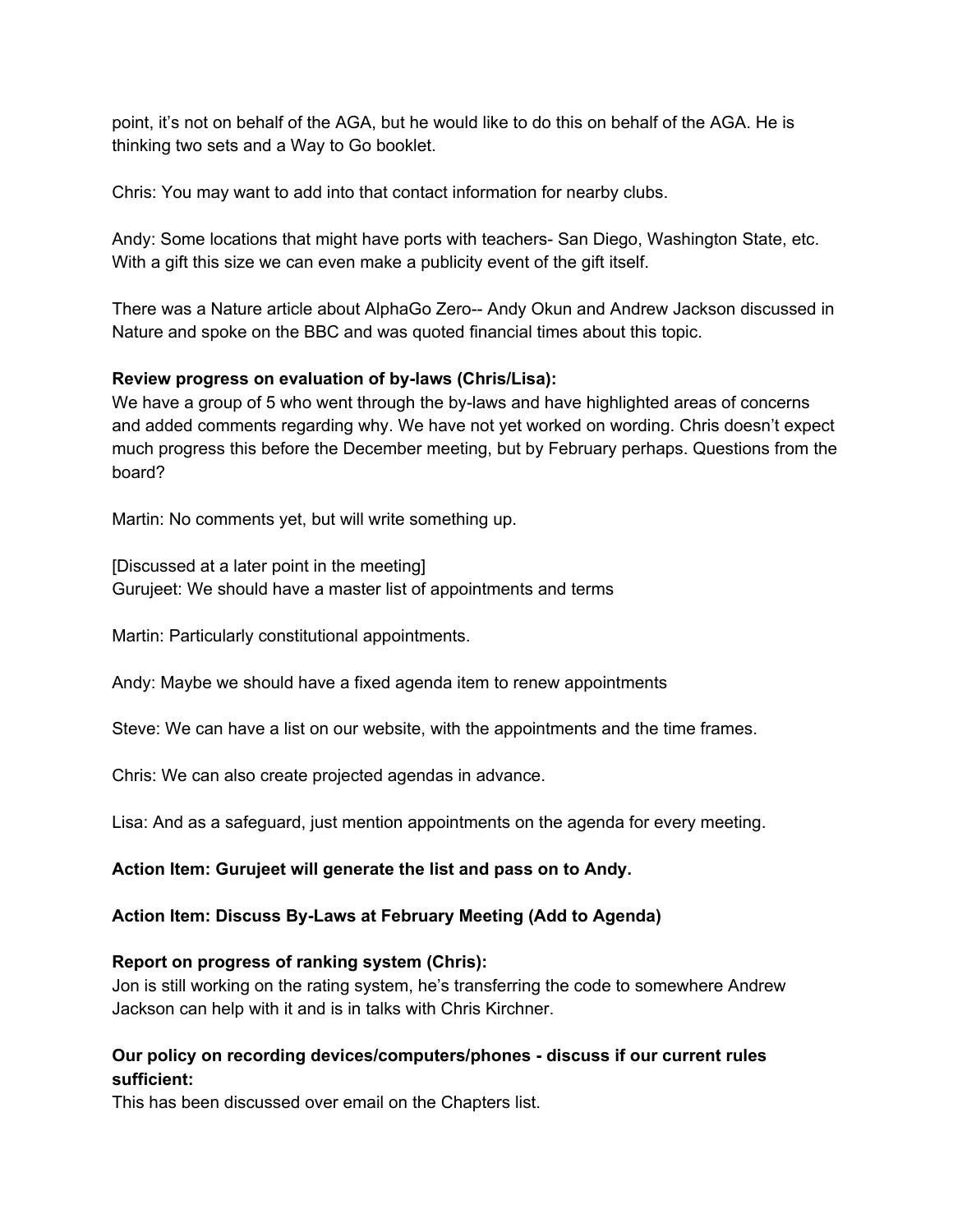Andy Okun: This is something that should be investigated by a committee rather than deciding as a board. On an ad hoc basis or as a standing rules committee-- maybe we should have such a committee anyway.

Lisa: Sounds good to me.

Chris: A standing committee makes sense to me for this. This group could also deal with issues as they arise (rule interpretation)

Martin: We should decide as a board about how involved they should be, because we don't want to make people unwelcome, but we don't want people cheating.

Chris: Whateve regulations we put together have to be flexible. Different circumstances may need slightly different rules, and TDs should have discretion. Maybe more like guidelines than hard and fast rules.

Martin: The committee should produce a standard announcement that TDs can use so that they know what is and isn't allowed. Right now we don't have this, and there is some confusion about what the actual rules are. Concern over this was expressed to me at the Cotsen.

Edward: This is not a very big issue now (except the very big tournaments), but if there's even one incident we would have a problem. Maybe we should suggest this only for the big tournaments. For the Asian big professional tournaments, cell phones have to be off or the game can be forfeit.

Lisa: This type of policy could be problematic because people have families and may need to be reachable.

[General agreement that rules need to be different for different circumstances.]

Andrew: Maybe we should leave the details for the committee to figure out. I would like to stress to the board the imminence of pro-level AI, on phones.

Chris: Motion to authorize standing committee.

Andrew: Yes, but it needs to produce something very quickly.

Gurujeet: One issue is AI, but there is also a separable issue of setting guidelines for recording games during tournaments.

Andy: They can be separated into "urgent" and "timely". I second the point of urgency Andrew made.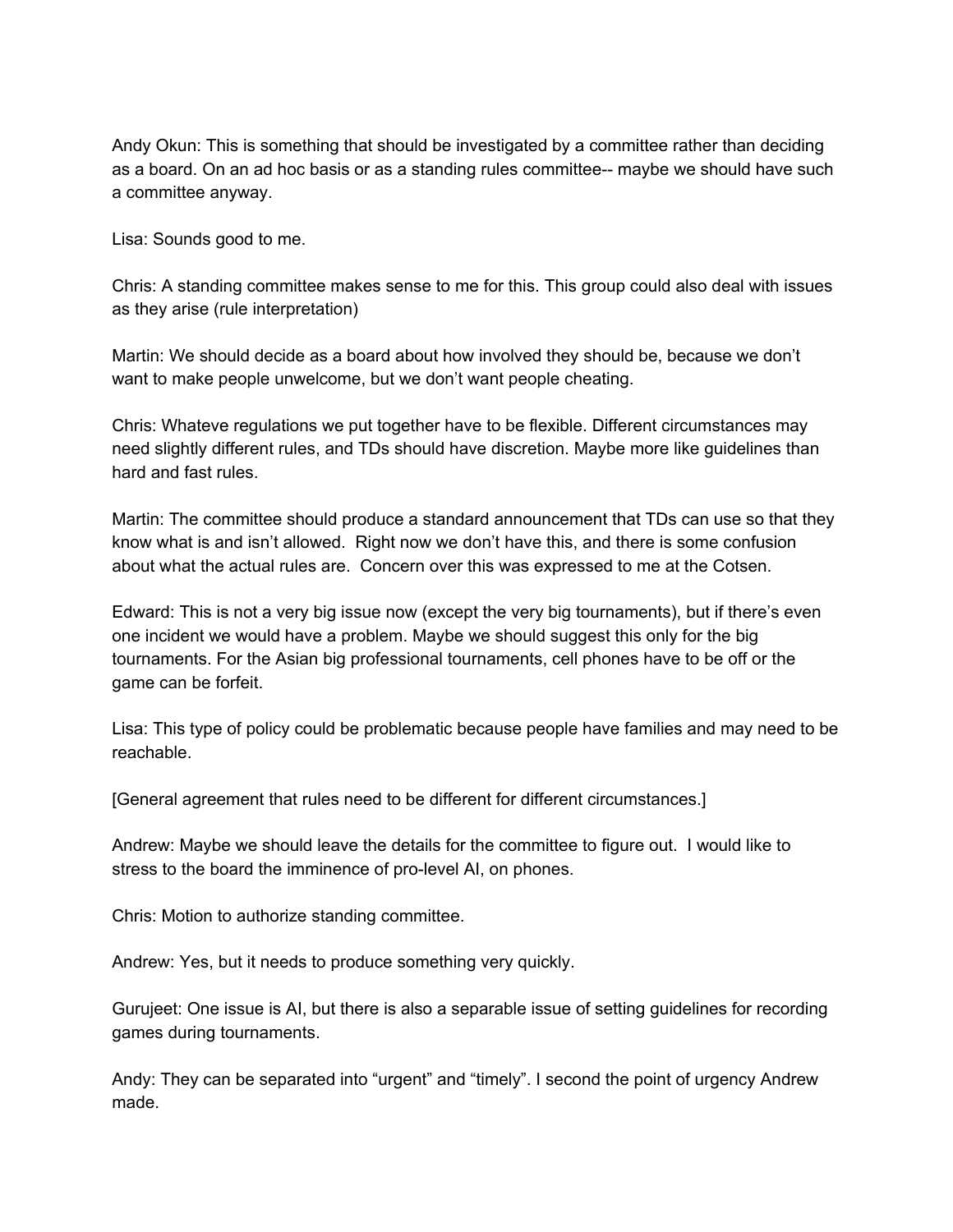Chris: Andy, could you assemble this committee?

Martin: Anyone for establishing a rules committee on this topic? [Seconded the motion put forward by Chris]

Andy: Clarification, there is a rules committee that existed led by Terry Benson; this would be either a new version, or a rehashed version.

Lisa: Was Keith Arnold involved?

Chris: That was governance.

Board votes on the motion to establish a rules committee for devices and recording at tournaments, Unanimous, motion carries.

#### **Action Item: Discuss progress on this at the December meeting (Add to Agenda)**

#### **New Business:**

Edward: AlphaGo / AI have been very popular, and the AGA is in a unique position to capitalize on this, like at past congresses where we've had symposiums on AI and go. People may work in that field, or hope to, so we could work with Universities/Companies as sponsors to come to use these events as a forum. Perhaps for next congress.

Andrew: Since the AlphaGo Zero paper [in Nature], we've had a lot of people implement the paper on their own time to verify the results. A symposium where we could invite those people to come speak might be interesting. Many of them are in Europe, but we as the AGA could try to help or sponsor one of those teams. It's a good idea, but next August is a long time off, and progress is likely to be made much sooner.

Chris: Is there a chance for a computer tournament? AlphaGo vs. Zen Go. It would be popular.

Andrew: Computer tournaments already exist internationally, but it's possible there won't be more Go AI tournaments going forward because this algorithm is so dominant--ends up costing 50-100k to implement and I expect it to get cheaper, so I don't really see the point. That match up is almost certainly not going to happen. It will be like Batman vs. Superman-- a legendary hypothetical battle.

Edward: Well also, if people are in IT or not very serious players, those people may want to come to learn about Go AI.